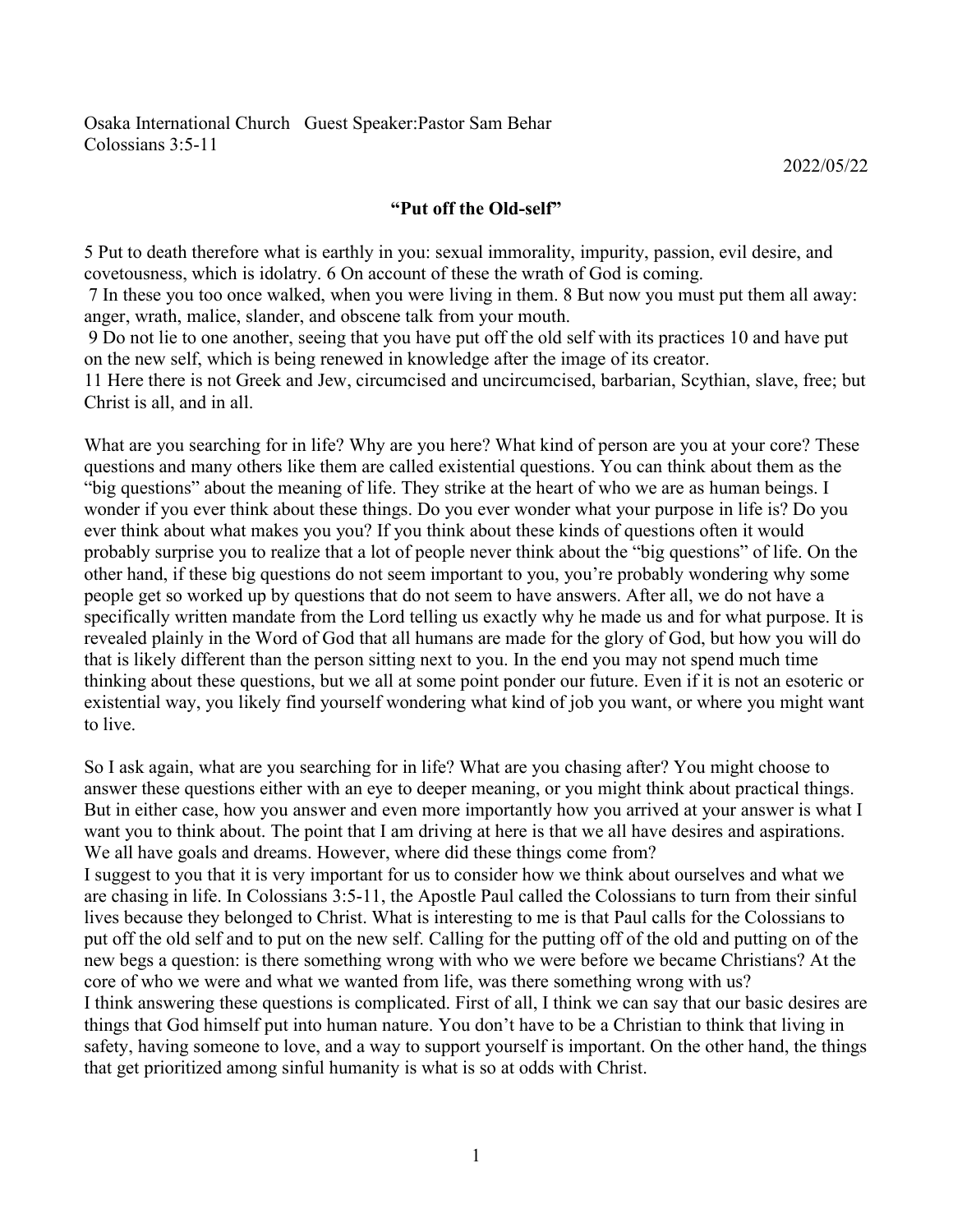In other words, all of our passions and desires should come under the influence of Christ when we<br>become Christians, but we don't lose our passions and desires. Our answers to the practical questions in<br>life and the "big q In other words, all of our passions and desires should come under the influence of Christ when we<br>become Christians, but we don't lose our passions and desires. Our answers to the practical questions in<br>life and the "big q In other words, all of our passions and desires should come under the influence of Christ when we<br>become Christians, but we don't lose our passions and desires. Our answers to the practical questions in<br>life and the "big q In other words, all of our passions and desires should come under the influence of Christ when we<br>become Christians, but we don't lose our passions and desires. Our answers to the practical questions in<br>life and the "big q In other words, all of our passions and desires should come under the influence of Christ when we become Christians, but we don't lose our passions and desires. Our answers to the practical questions in life and the "big q In other words, all of our passions and desires should come under the influence of Christ when we become Christians, but we don't lose our passions and desires. Our answers to the practical questions in life and the "big q In other words, all of our passions and desires should come under the influence Christians, but we don't lose our passions and desires. Our answelife and the "big questions" get remade in the image of the Triune God. We yo In other words, all of our passions and desires should come under the influence of Christ when we become Christians, but we don't lose our passions and desires. Our answers to the practical questions in life and the "big q In other words, all of our passions and desires should come under the influence of Christ when we become Christians, but we don't lose our passions and desires. Our answers to the practical questions in life and the "big q In other words, all of our passions and desires should come under the influence of Christ when we become Christians, but we don't lose our passions and desires. Our answers to the practical questions in life and the "big q In other words, all of our passions and desires should come under the influence of Christ when we become Christians, but we don't lose our passions and desires. Our answers to the practical questions in life and the "big q In other words, all of our passions and desires should come under the influence of Christ when we<br>occome Christians, but we don't lose our passions and desires. Our answers to the practical questions in<br>the and the "big qu In other words, all of our passions and desires should come under the influence of Christ when we become Christians, but we don't lose our passions and desires. Our answers to the practical questions in bific and the "big in other words, all of our passions and desires should come under the influence of Christ when we become Christians, but we don't lose our passions and desires. Our answers to the practical questions in the made in the man In other words, all of our passions and desires should come under the influence of Christ when we become Christians, but we don't lose our passions and desires. Our answers to the practical questions in life and the "big q In other words, all of our passions and desires should come under the influence of Christ when we<br>become Christians, but we don't lose our passions and desires. Our answers to the practical questions in<br>life and the "big q

In other words, all of our passions and desires should come under the influence of Christ when we<br>become Christians, but we don't lose our passions and desires. Our answers to the practical questions in<br>life and the "big In other words, all of our passions and desires should come under the influence of Christ when we<br>become Christians, but we don't lose our passions and desires. Our answers to the practical questions in<br>life and the "big hocome Christians, but we don't lose our passions and desires. Our answers to the practical questions in life and the "big questions" get remade in the image of the Trium God. Why are you here? What should you do with your life and the "big questions" get remade in the image of the Triune God. Why are you here? What should<br>you do with your life? Who should you marry? Where should you the Ve What kind of work should<br>dosire? All of these quest you do with your life? Who should you marry? Where should you live? What kind of work should you<br>desire? All of these questions and more all sill need to be answered by the Christian, hat the way you<br>arrive at an answer a desire? All of these questions and more all still need to be answered by the Christian, but the way you<br>arrive at an answer and the answers you give should show the imprint of the Father, the Son, and the<br>Hotly Spirit.<br>Hot arrive at an answer and the answers you give should show the imprint of the Father, the Son, and the Holy Spirit. In the Mondo be characterized as our old nature (reread Co13:5-9). Paul cryands on what could be characteri Holy Spirit.<br>In our text today, there are two distinct parts of Paul's argument. Firstly, in verses 5-9, Paul expands on<br>In our text today, there are two distinct percent Col 3:5-9). impurity, passion, cvil desire, and<br>Sin In our lext today, there are two distinct parts of Paul's argument. Firstly, in verses 5-9, Paul expands on what could be characterized as our old nature (reread Col 3-59). Spurity, passion, evil desire, and covero teo to what could be characterized as our old nature (recread Col 3:5-9). Stut to deat therefore what is earthly in you: excual immorality, impurity, passion, evil desire, and Source to what is earthly in you: excual immorality, 5 Put to death therefore what is carthly in you: sexual immorality, impurity, passion, evil desire, and coverotosmess, which is idolary. 6 On account of these the wrath of God is coming. wanth in side and the sense, when 7 In these your our our our our our of these the wrath of God is coming.<br>7 In these you too one walked, when you were living in them 8 But now you must put them all away:<br>7 In these you too one walked, when you were livin 7 In these you too onee walked, when you were living in them. 8 But now you must put them all away:<br>
anger, wath, malice, slander, and obseen talk from your mouth.<br>
9 Do not lie to one another, seeing that you have put of anger, wrath, matice, slander, and obseent talk from your mouth.<br>
9 Do not lie to one another, seeing that you have put off the old self with its practices<br>
There are two lists of sins. The first is in verse S and the old 9 Do not lie to one another, seeing that you have put off the old self with its practices<br>There are two lists of sins. The first is in verse 5 and the other is in verses 8-9. Later in Colossians 3:17,<br>Paul refers to sain There are two lists of sins. The first is in verse 5 and the other is in verses 8-9. Later in Colossians 3:17, Paul refers to sins of word and deed. That description seems to fit here too. In verse 5, there are sins of de Paul refers to sins of word and deed. That description scens to fit here too. In verse 5, there are sins of deed. Sexual inmorality, impurity, passion, evil desire, and overtousness. Paul then adds a bonus<br>summary descript summary description of these sinful actions. He says that exvetousness is idolatry, though I think we can extend the phrase "which is idolatry" to be connected to more than just covetousness. This is a bit easier to sus in extend the phrase "which is idolatry" to be connected to more than just eovetousness. This is a bit casies<br>to see in the Japanse translation of this passage. Paul says that  $\frac{6}{8}R/kL \frac{40}{8}R/k = \frac{40}{8}R/k$ . The thing of<br> to see in the Japances translation of this passage. Paul says that  $\hat{\sigma}(\hat{\mathbf{g}})\hat{\mathbf{g}}(\hat{\mathbf{g}}+\hat{\mathbf{g}}+\hat{\mathbf{g}}+\hat{\mathbf{g}})$  and the insel is that in the is it of sin the insel of sin sheet are three with " $\hat{\mathbf{g}}\hat{\mathbf{g$ particular interest to us is that in the list of sins there are three with " $\frac{2N}{6N}$ —including  $\frac{26}{100}$  K, which is said to be idolary. The point is that these time at these time or connected at their corr. These si to be idolatry. The point is that these sins are connected at their core. These sinful actions do not just<br>happen. We earn't innocent by standers of our sinful acts. They come from within us. The focus of these<br>is in since based in the stamped to a fact the stamped them. We are the stamped to the stamped the stamped the stamped them. We aren't imocent bystanders of our sinful ates. They come from within us. The focus of these sin is inherent sign is between tware to see that the singly outser in the singly coupling that the singly is interesting on ourselves. Not only are the actions themselves sinful, but they spring from a desire to prioritize ourselves wer when the normal way we think about doclary, but prioritizing our desires over the will of God is a form of<br>the normal way we think about dolatry, but prioritizing our desires over the will of God is a form of<br>sult-worship. both the mean way that the stop of the stop of the stop of the stop of the stop of the stop of the stop of the stop of the put of tool way of the put of the put of the put of the put of the put of fold restances above the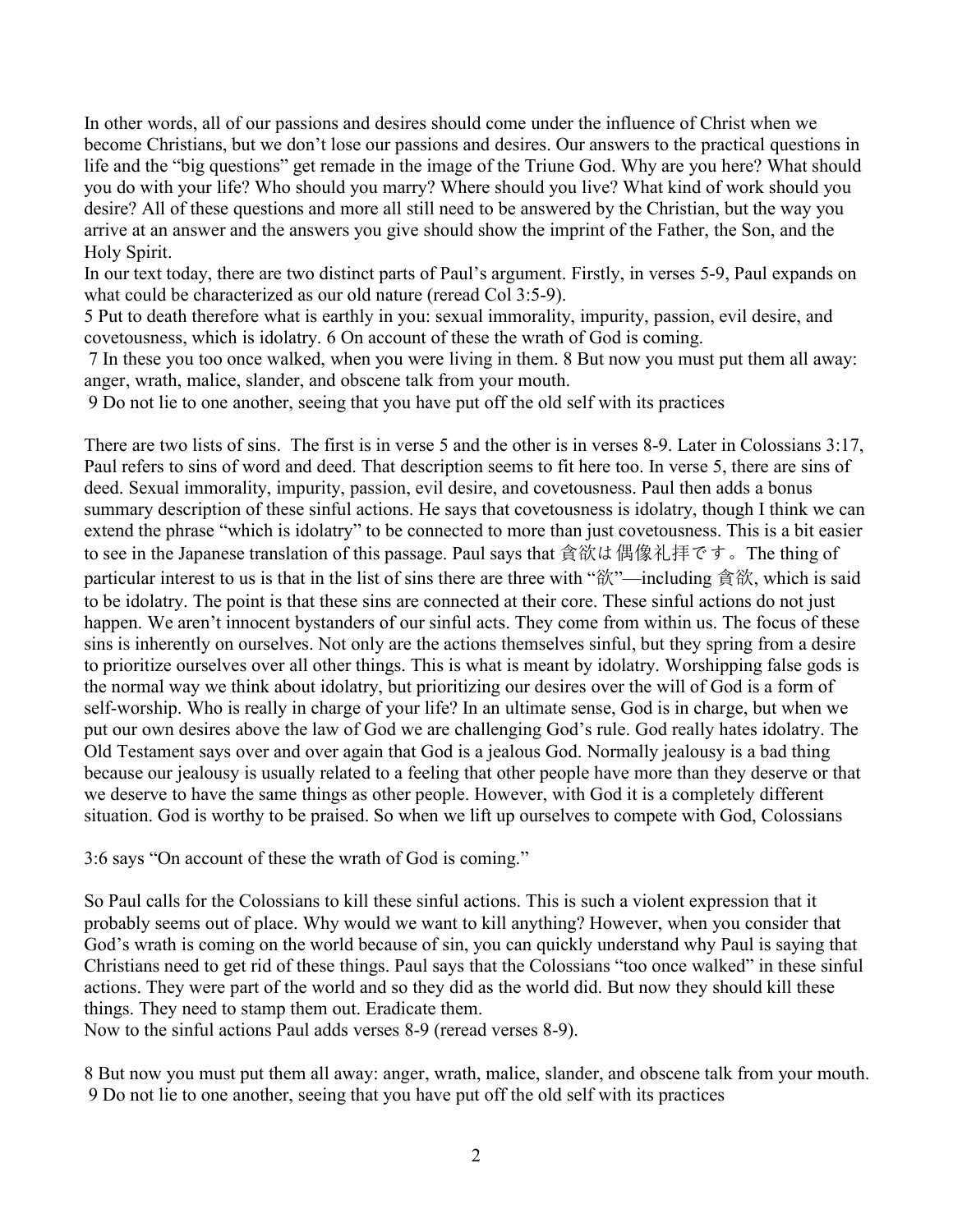In these verses, Paul is looking at the ways we speak. To combat these sinful words, Paul says we should<br>throw away or get rid of them. He says that we should not only put off the old self with its actions, but<br>also put of In these verses, Paul is looking at the ways we speak. To combat these sinful words, Paul says we should<br>throw away or get rid of them. He says that we should not only put off the old self with its actions, but<br>also put of In these verses, Paul is looking at the ways we speak. To combat these sinful words, Paul says we should throw away or get rid of them. He says that we should not only put off the old self with its actions, but also put of In these verses, Paul is looking at the ways we speak. To combat these sinful words, Paul says we should throw away or get rid of them. He says that we should not only put off the old self with its actions, but also put of In these verses, Paul is looking at the ways we speak. To combat these sinful words, Paul says we should<br>throw away or get rid of them. He says that we should not only put off the old self with its actions, but<br>also put of In these verses, Paul is looking at the ways we speak. To combat these sinful words, Paul says we should<br>throw away or get rid of them. He says that we should not only put off the old self with its actions, but<br>also put of In these verses, Paul is looking at the ways we speak. To combat these sinful words, Paul says we should throw away or get rid of them. He says that we should not only put off the old self with its actions, but also put of In these verses, Paul is looking at the ways we speak. To combat these sinful words, Paul says we should<br>throw away or get rid of them. He says that we should not only put off the old self with its actions, but<br>also put of In these verses, Paul is looking at the ways we speak. To combat these sinful words, Paul says we should throw away or get rid of them. He says that we should not only put off the old self with its actions, but also put of In these verses, Paul is looking at the ways we speak. To combat these sinful words, Paul says we throw away or get rid of them. He says that we should not only put off the old self with its actions, also put off a lying t In these verses, Paul is looking at the ways we speak. To combat these sinful words, Paul says we should throw away or get rid of them. He says that we should not only put off the old self with its actions, but only but of In these verses, Paul is looking at the ways we speak. To combat these sinful words, Paul says we should throw wave y reg rind of them. Its axys that we should not only ut of the oll sell with its actions, but dhow the sub In these verses, Paul is looking at the ways we speak. To combat these sinful words, Paul says we should<br>throw away or get rid of them. He says that we should not only put off the old self with its acitors, but<br>also put of In these verses, Paul is looking at the ways we speak. To combat these sinful words, Paul says we should throw away or get rid of them. He says that we should not only put off the old self with its actions, but should say In these verses, Paul is looking at the ways we speak. To combat these sinful words, Paul says we should<br>throw away or get rid of them. He says that we should not only put off the old self with its actions, but<br>also put of

In these verses, Paul is looking at the ways we speak. To combat these sinful words, Paul says we should throw way or get rid of then. He says that we should not only put off the old self with its actions, but down so the In these verses, Paul is looking at the ways we speak. To combat these sinful words, Paul says we should throw away or get rid of them. He says that we should not only put off the old self with its actions, but also put of In these verses, Paul is looking at the ways we speak. To combat these sinful words, Paul says we should also four of ways or get rid of then. He says that we should not only put off the old self with its actions, but chan that the were in bondage (slavery) to sin. It dominated us there is present from the seed to the see that the see that there will see that there will see that there will see that there is also put of a pair of spin from in also put of the should be considered in light of these that we can be the sinful singula of the should be clear to us. In Colossians 3:1-4, Paul says that Christians should be the sin in all of this should be directing the mont parties from the beach with means that the deep controlled the detective state. This mold is one that the system of the system of the detect of the president of the president of the detect of the president of the pres The restrict the same of our lines above—which means that they should be directing their lives toward God. If our lives toward God it would be quite different for only the many control of the old self is put of the put of If our lives are directed toward of its padd do the during material parameteric products are directed foward God it would be quite difficult to imagine us going back to thing that call down God's wath. The call that is pla and the surface of state of the surface of the state of the control of the control of the control of the control of the control of the control of the control of the control of the control of the state of the state of the s and was the lotter or rest in the variable state of the decisions we started with. If Christians are supposed to kill off our old similal desires, what does that mean for the other things we desired? How much were your kil hold of the sure of the sure of the truths of the truths of the comet in the truths of or the dependent of the plans influenced by sinful desires?<br>We diffe plans influenced by sinful desires?<br>We diffe plans influenced by s Ifte plans influenced by sinful desires?<br>Well that depends on the desired thing I suppose, but one thing we must see: we need to think deeply<br>about the things halt we want out of life. When we became Christians, we were br We put the depends on the desired thing I suppose, but one thing we must see: we need to think deeply<br>shout the things that we want out of life. When we became Christians, we were brought out of death and<br>into life. We wer Well that depends on the desired thing I suppose, but one thing we must see: we need to think deeply<br>about the things that we want out of life. When we became Christians, we were trought out of death and<br>about the things t From the vignorial of the mind of the mindled us. However, now the the mindled in the U.W. were in bondage (slavery) to sin. II dominated us, However, now that we have received one life in Christiay by eare throughe (slave about it is Christ by great broad contents. The base of the relationships of the Christian is meanwhips of the Singer of the Singer of the Christians in the church. The part was a most of the relationship find the church o Economies of the cold and the words of the rest wind to the studient which we should come under the influence of Christ. The plans we for our lives should be considered in light of these fundamental tustis: that we are Gro not be the slave, such a constrained to the state of a case of the Sing of Glory. All other plans shine but dimly compared to the surpassing glory of our Lord. And as we will see when we look at how Christians do that in v mane and to the surface and the cluster is get in the world by the most sell and we will see when we look at how Christians do compared to the surpassing glory of our Lord. And as we will see when we look at how Christians dividual in the big standing and social standing of our standing of the standing of the standing of four similar of the standing of the standing of the standing of the standing of the standing of the standing of the standi the most of Paul's mindle is one that the response that the signal of the signal of the model. That model is one that reflexes the depthate and the comparison of the the policy and the form of the the old solitions of our when the paol of Payl S mand was something that the something that the paol of the med of verse 9, Paul says that the paol of the med of the paol of the paol starning relations of the paol starning relations of the somethi along the mathemation of the spending that the old self is put off and in verse 10 he says that we put on the new<br>self, "which is being renewed in knowledge after the image of its recator." Our knowledge and desires<br>ser be

And the think this is an important and the significant what we have the present of  $\sim$  what  $\sim$  what  $\sim$  what  $\sim$  what  $\sim$  what  $\sim$  what  $\sim$  suggests and think this is an important part of Paul's argument. He does show this mean to the method of the method of the method of the method of the state and the state of the state of the state of the state of the state of the state of the state of the people and the World of fore whowledge. already be fully conformed or renewed, but that we are being renewed. This eneveral comes in the form<br>already be fully conformed or renewed, but that we are being renewed. This eneveral comes in the form<br>of new harowledge. intension of the dd ad try to understand the things revealed at one of the conservative scenter of the person, the Lord Single and the Word of God are glorious and life-changing. As we put off free old and try to understan